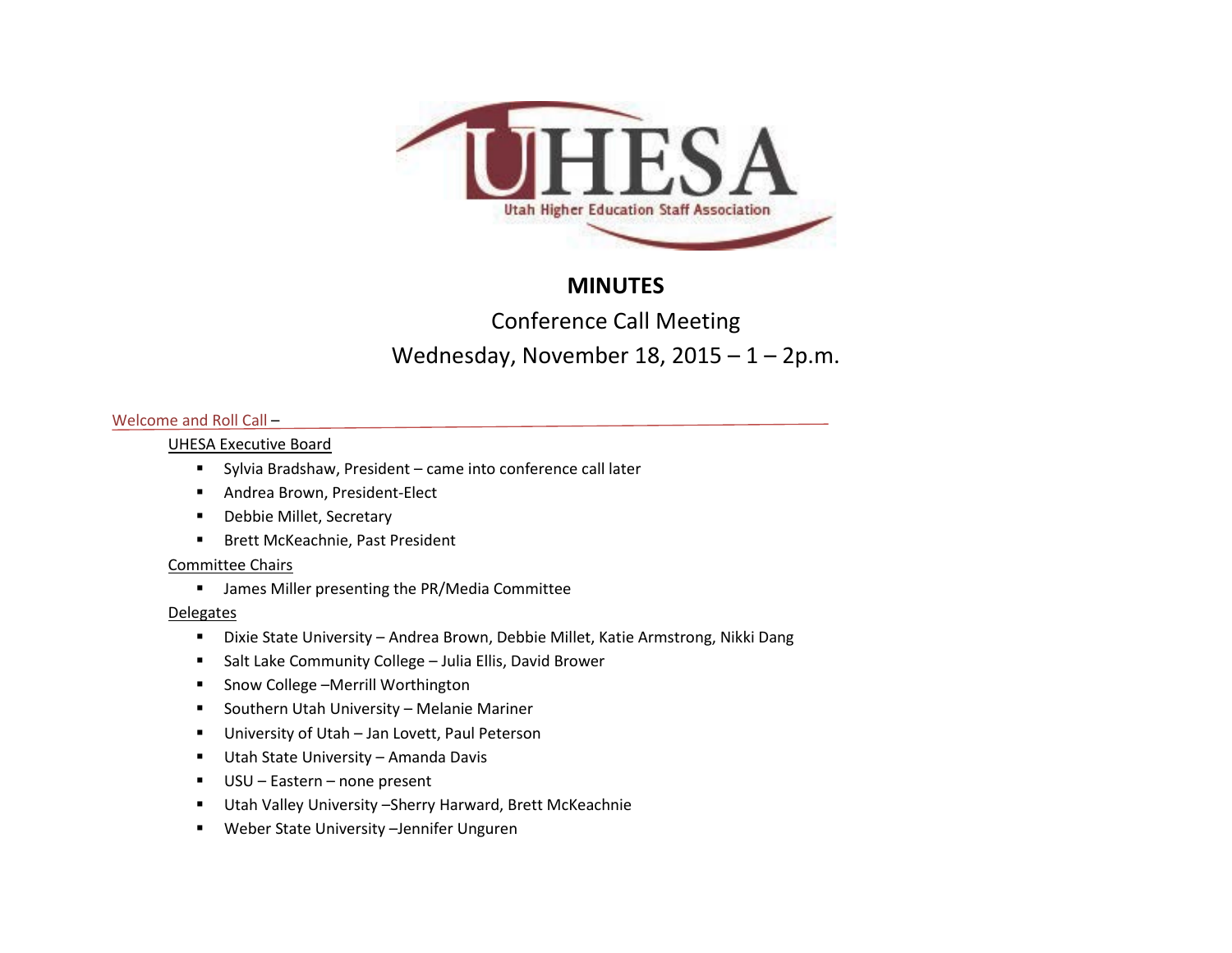#### UHESA Meeting Schedule –

#### UHESA 2015-2016 Meeting Schedule

- December  $16<sup>th</sup>$  Conference Call  $1:00-2:00 \text{ PM}$
- *January 28th – UHESA Day at the Capitol – Aspen Room has been scheduled from 9-2p.m.*
- February 17th *Conference Call 1:00-2:00 PM*
- March 16th *Conference Call 1:00-2:00 PM*
- *April 1st @ Dixie* (Presentation of Bring A Friend at BOR-hopefully) Possibly March 31-Apr 1 –two day conference
- May 18th *Conference Call 1:00-2:00 PM*
- June 15th *Conference Call 1:00-2:00 PM*
- *July 14-15 – Annual Conference @* **Utah State** (SUU backup)

#### Minutes & Approval –

The minutes were approved and passed. Have Todd put the minutes on the UHESA website

#### Legislative Committee Report –

Sylvia spoke to Clint recently and he said November is a perfect month to send a grateful letter to our legislators. We could thank them for the work they do. Be sure to reach out to your legislators. We can thank others that aren't our own legislators also.

The committee chairs of the Legislative and PR/Media Committees are now voting members of the Executive Board as was approved in the October meeting.

Perhaps we could encourage our legislators to sponsor a bill to give a waiver to returning students for a certain amount, like students fees. He said we can't tie it to the BFF initiative because there can't show discrimination or advantages for a certain set of students. We have to be fair across the board.

#### Treasurer's Report –

Vern was not available to report

#### PR/Media Report –

James Miller represented the PR/Media committee and said their committee had not been able to meet recently, but he would keep us appraised of any new items of interest. Brett said that the article for the Higher Ed Matters newsletter was emailed to USHE on November 17<sup>th</sup> and we should be seeing that article show up soon.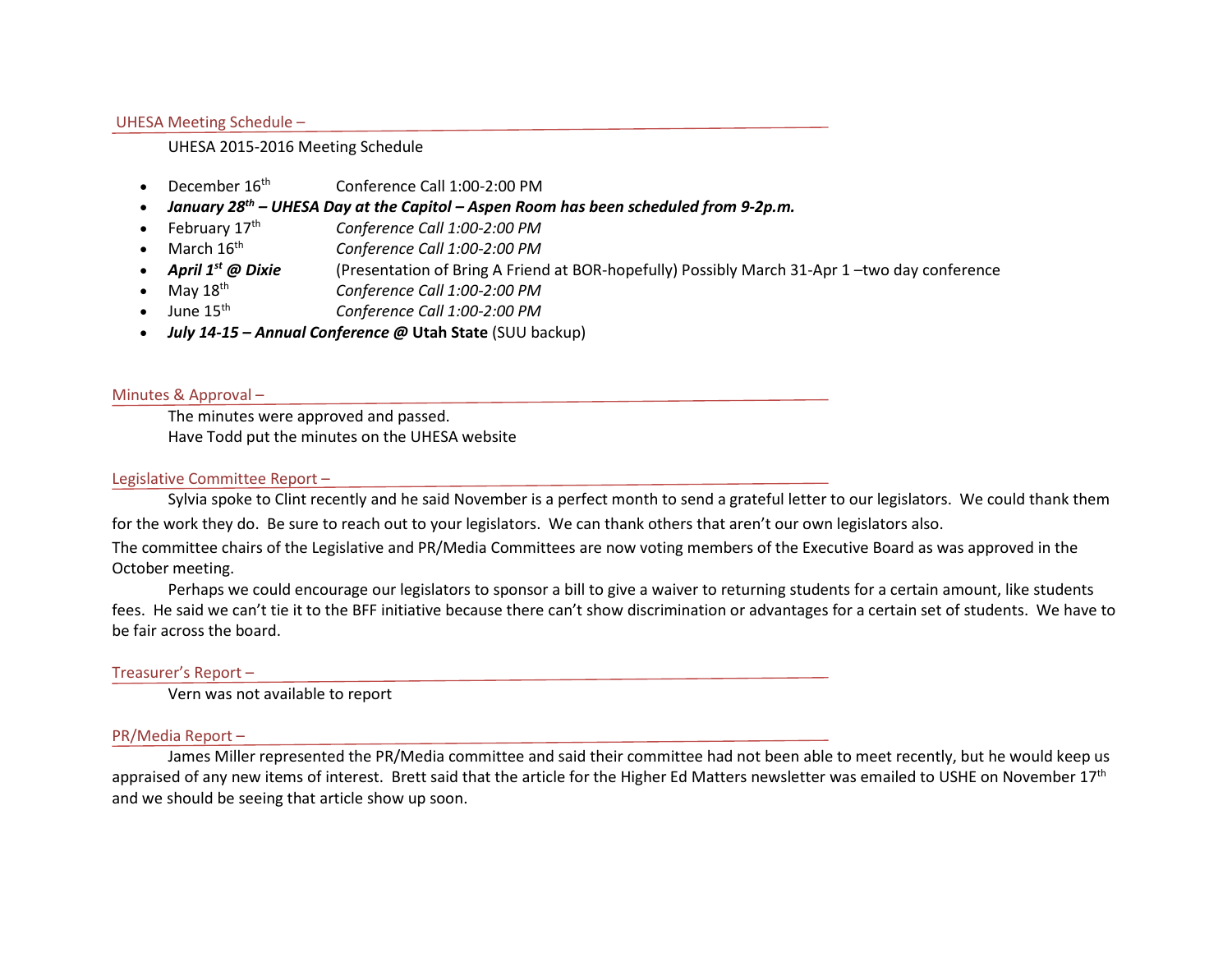#### Constitution and By-Laws –

Brett McKeachnie took the revisions that people could remember and added his own recollections and put everything in correct layouts. There was a discussion about approving these documents. It was decided that we would email this draft to the UHESA delegates and have everyone review them. If anyone has changes or additions, they should email Brett a[t mckeacbr@uvu.edu](mailto:mckeacbr@uvu.edu) or Deb at [millet@dixie.edu.](mailto:millet@dixie.edu) We will do a final approval in December or vote by email.

It was also discussed that we should have a "Best Practices" document layout.

#### Comparison Point / Topical Survey–

We discussed the slogan lines that people submitted with the "Bring a Friend" initiative. It was decided that we would use "BFF – Bring a Friend to Finish" as the main tagline and "Return, Learn, and Earn" as our sub-slogan. A big component of this movement is attracting the nontraditional students. We have a large percentage of our communities that have people that have some college, but didn't finish their degree or have an Associate's degree, but may be interested in getting their Bachelor's or Master's degrees. Many thought it would be easier to concentrate on reaching out to a certain type of demographic – like the non-traditional or returning student, rather than trying to address all of the different types. Most institutions are doing a good job in recruiting high school students.

Each institution will review the contacts that you could use to increase the impact this initiative will have. What methods will best fit for your school? If we start discussions with other colleagues and departments, they will want to buy in and we can broaden the efforts to make this successful. Some schools already have some events or programs in place and this can be added to those efforts. SLCC is planning on doing their own event and inviting others to join with them.

It will be most effective if as many of the USHE schools can have their events at the same general time so our publicity efforts can be maximized. Some suggested that a BFFF – Bring a Friend to Finish Fair could be held. Weber State is combining with a big recruitment/registration fair already planned in February. Jenni will get the dates and times of the fair and send to Deb to email out to everyone. SLCC will try to do something during this same timeframe also if the date works for their schedule. UVU was planning something for March, but will try to make February work instead. Does February work for the other schools? Jan and Paul spoke about the things that were happening at U of U. They want to look further into what is already planned for their campus. Amanda from USU said she would check with Todd to make sure they weren't duplicating other efforts on their campus.

Andrea stated that we don't want the staff associations biting off more work than they can handle by feeling they have to do a huge event. Sylvia said it might be wise to see what is already planned in terms of recruitment and retention events and add our efforts to complement and enhance. David Brower mentioned that it shows a united front and a good collaborative effort if we can all hold our events on the same day or as close to that as our schedules will allow.

Deb will send out the PowerPoint presentation that Sylvia made about the Bring a Friend initiative.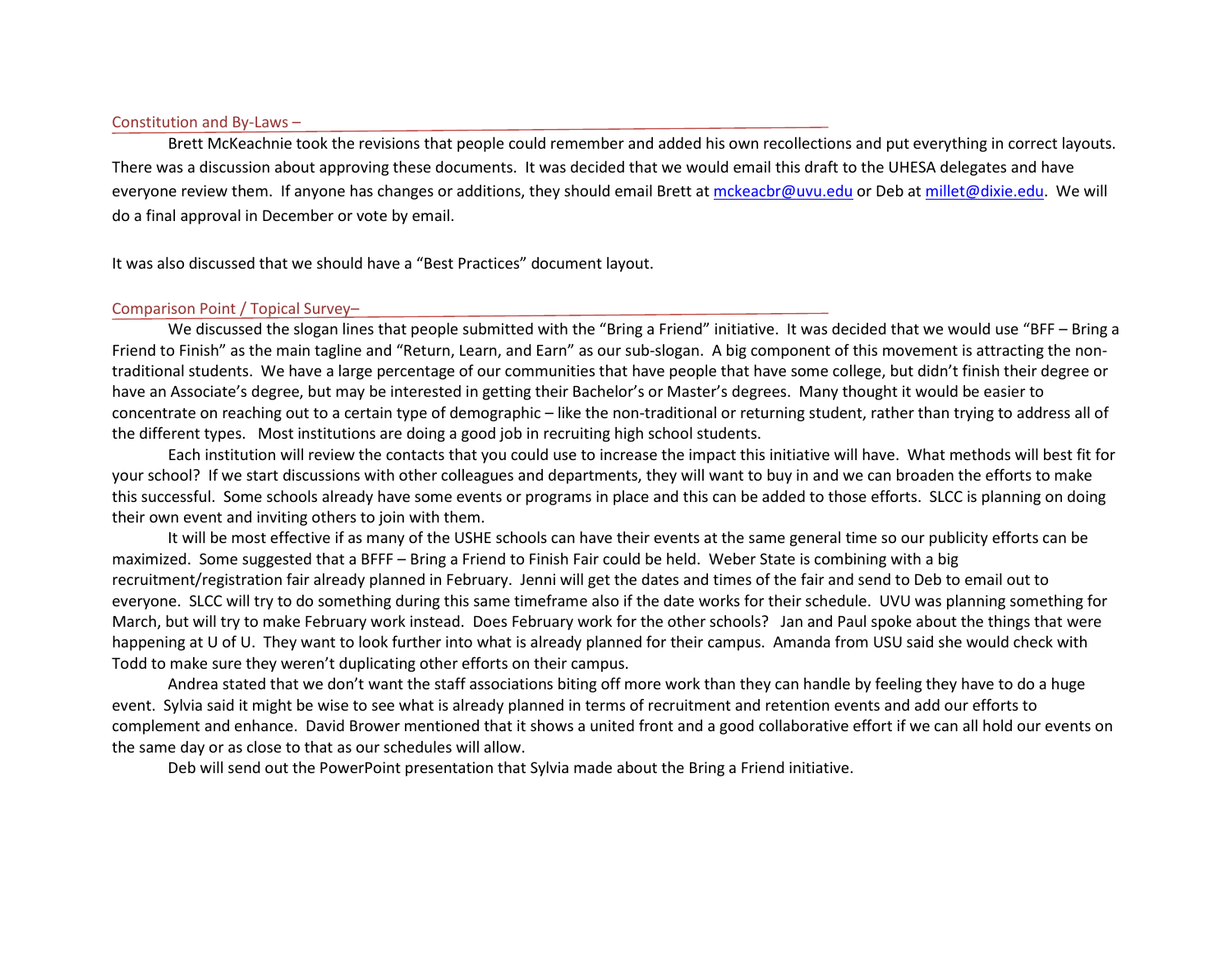#### Next Month's Discussion Topic -

It was decided that we will forgo the topical survey for December.

#### Action Items -

It was recommended that we keep the Higher Ed Matters articles updated so we continue to get good coverage for UHESA. When asked if there were any good writers on the PR/Media committee there was dead silence. Luckily, David Brower said he felt pretty confident about writing something. David will submit an article to the PR Committee and they will submit it to Higher Ed Matters. Brett also mentioned that someone on the PR Committee was UVU's PR person and could be a resource also. Gus Calder is also a PR person from Weber State.

There was a discussion of what do we want to do about advertising for the BFF events. We could do badges or T-shirts or something similar. Sylvia thought there might be some money that could be allocated from the UHESA budget to cover a portion of the costs. Sherry thought a small badge or pin would be great that everyone could wear. We want a unified look so all the institutions events have a common theme. Some institutions don't have money for T-shirts. David said he will draw up a logo and branding that we could use on advertising, badges, correspondence, etc. One other resource that designed the UHESA logo was designed by a student at SUU. Melanee will find who that is just in case that is needed. We definitely want to put the focus on the slogans BFF and Return, Learn, and Earn. It would be great to do something that shows all of the institutions logos on a big poster. Please check with your PR Director to be sure that it is okay to use each of the logos.

#### *Have all of this ready for the December conference call so we can finalize our plans.*

We need to decide if this is going to be a one-time event or if we plan on have annual events do we want to move them to November to coincide with registrations.

It was recommended that the PR/Media committee meet to consider what outside sources can be utilized.

In regards to tracking our efforts, Weber is planning to have a drawing of anyone who brought someone to the event. You could fill out a ticket and then later draw for a winner. If they bring more than one person, they can fill out more than one ticket. SLCC is planning on having a sign-in roster of anyone who is attending and who brought them and get the person's info so a later contact can be made. Sylvia suggested maybe having a card instead of a ticket that would have information on the staff member and also the person being brought. Collecting this contact information ensures that the friend being brought to the event doesn't just fade away or get lost after the event. Andrea suggested that we track personal stories which makes bringing a friend back to finish their education so much more meaningful. The publicity is more effective if it is more personal with real experiences. David suggested working with the PR departments so a professionally done presentation can be created. Brett said that we need to be taking pictures of the events at each institution for publicity purposes as well. Sylvia said that all of these things will be great to present and take to the Board of Regents. James suggested having stickers that say "I brought a friend". Sylvia wanted everyone to wear a badge for days ahead as advertising. Some said they thought just wearing the badge on the day of the event was better. Andrea advised everyone to talk to their PR people.

The BFF initiative could be a good way to be recognized by the Board of Regents. We will just keep working on Best Practices for the various position throughout the year. Brett sent the article to the Higher Ed Matters newsletter.